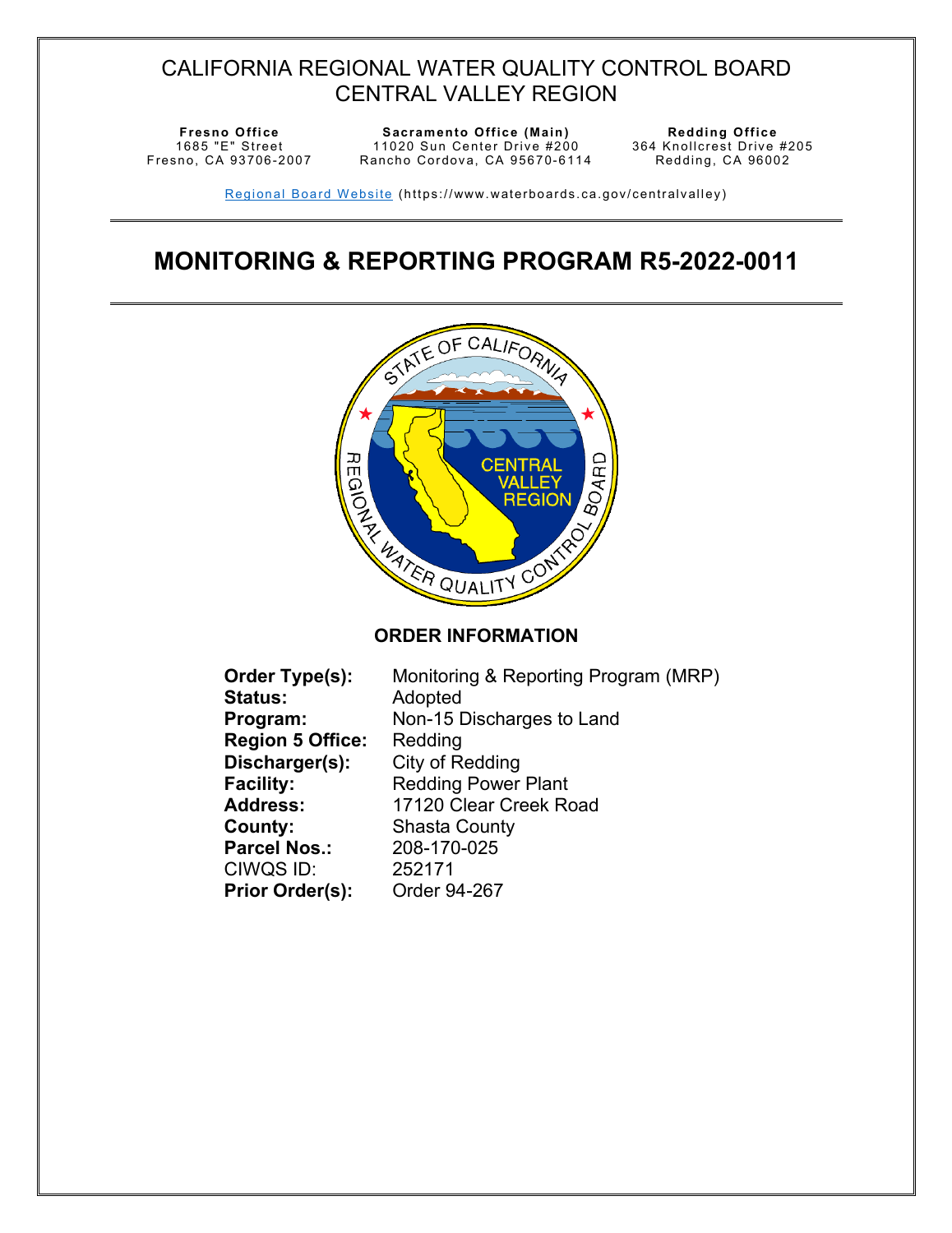#### **CERTIFICATION**

I, PATRICK PULUPA, Executive Officer, hereby certify that the following is a full, true, and correct copy of the order adopted by the California Regional Water Quality Control Board, Central Valley Region, on 17 February 2022.

Date: 2022.03.30 13:04:00 -07'00'**Water Boards** 

PATRICK PULUPA Executive Officer

#### **REGIONAL BOARD INFORMATION**

**Sacramento Office (Main)**  Rancho Cordova, CA 95670-6114 11020 Sun Center Drive #200 Telephone: (916) 464-3291

**Fresno Office** 1685 "E" Street Fresno, CA 93706-2007 Telephone: (559) 445-5116

**Redding Office** 364 Knollcrest Drive #205 Redding, CA 96002 Telephone: (530) 224-4845

[Regional Board Website](https://www.waterboards.ca.gov/centralvalley/) https://www.waterboards.ca.gov/centralvalley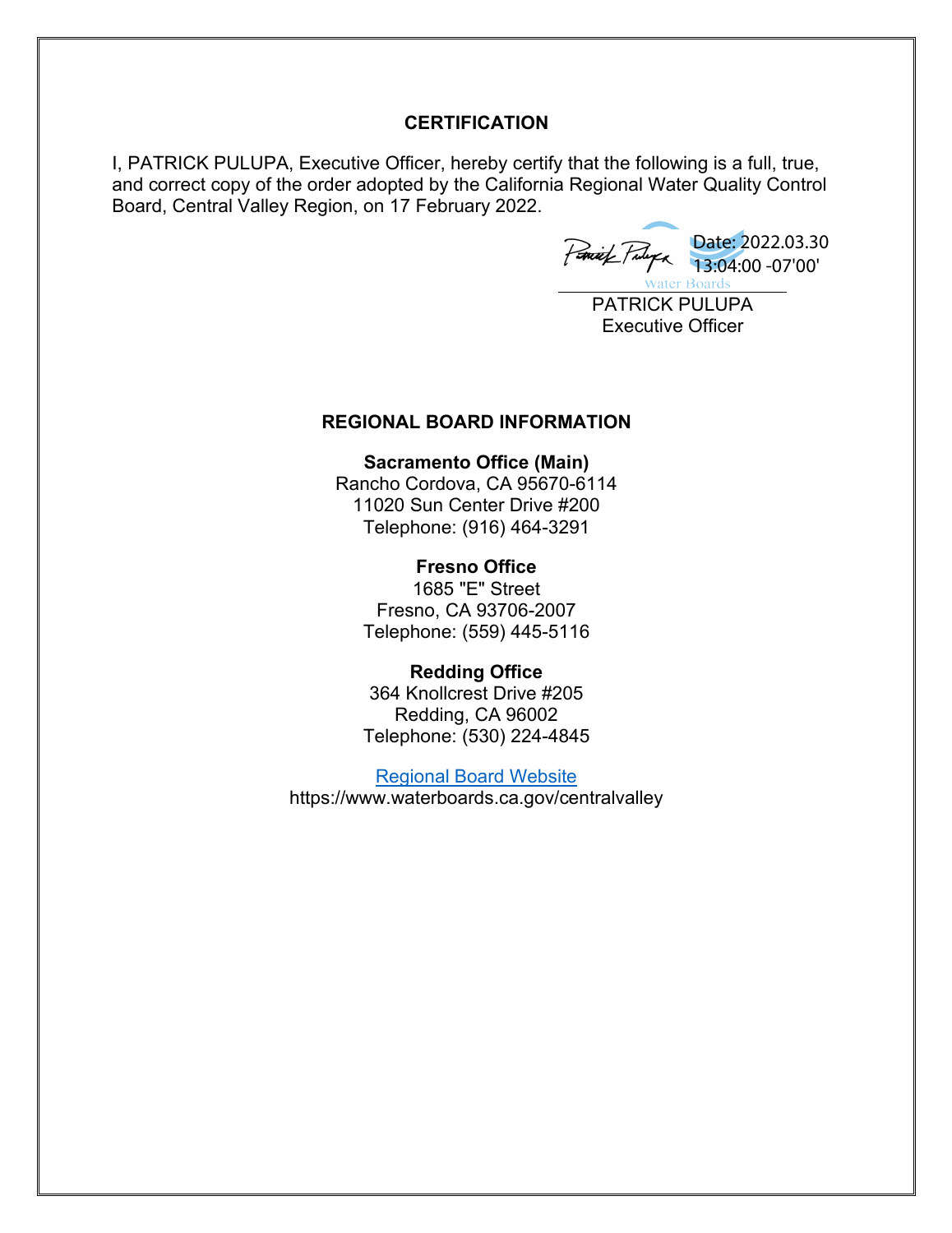## **TABLE OF CONTENTS**

| $3_{-}$        |
|----------------|
|                |
|                |
|                |
| 2 <sub>1</sub> |
|                |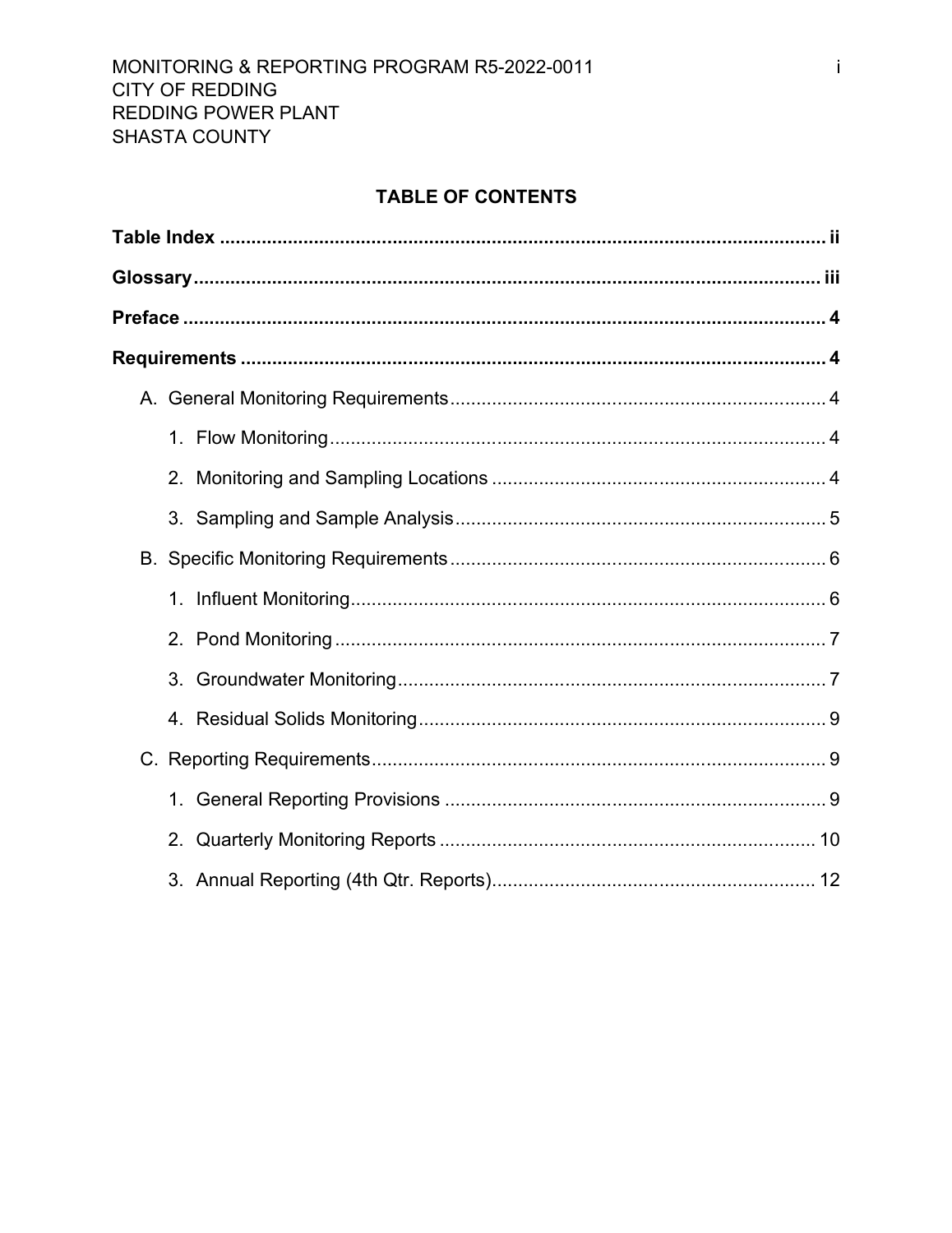## **TABLE INDEX**

<span id="page-3-0"></span>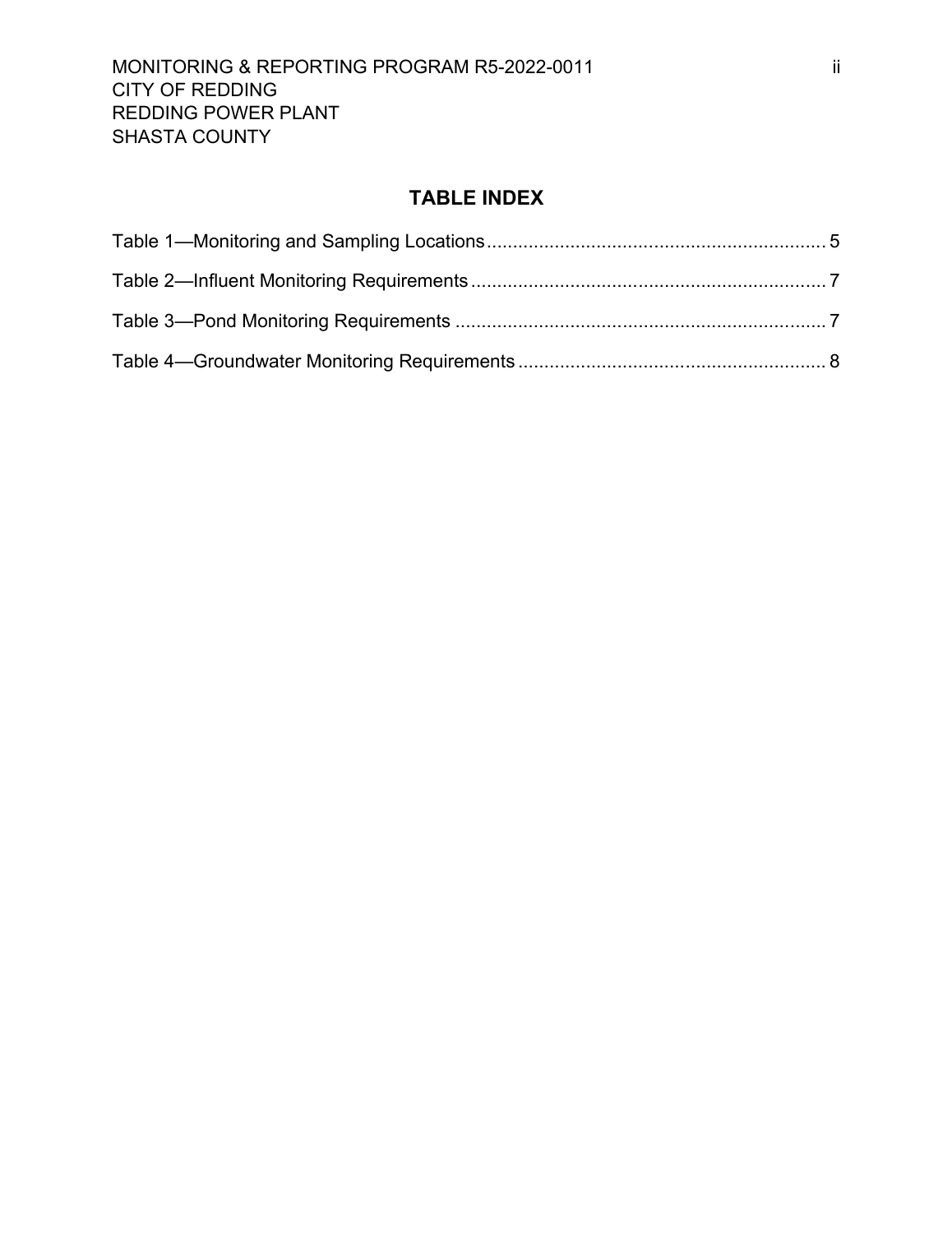## **GLOSSARY**

<span id="page-4-0"></span>

| <b>Standard Provisions Standard Provisions and Reporting Requirements</b>                                                        |
|----------------------------------------------------------------------------------------------------------------------------------|
|                                                                                                                                  |
|                                                                                                                                  |
|                                                                                                                                  |
|                                                                                                                                  |
| <b>Unified GuidanceStatistical Analysis of Groundwater Monitoring Data at</b><br>RCRA Facilities, Unified Guidance (USEPA, 2009) |
|                                                                                                                                  |
|                                                                                                                                  |

(findings begin on next page)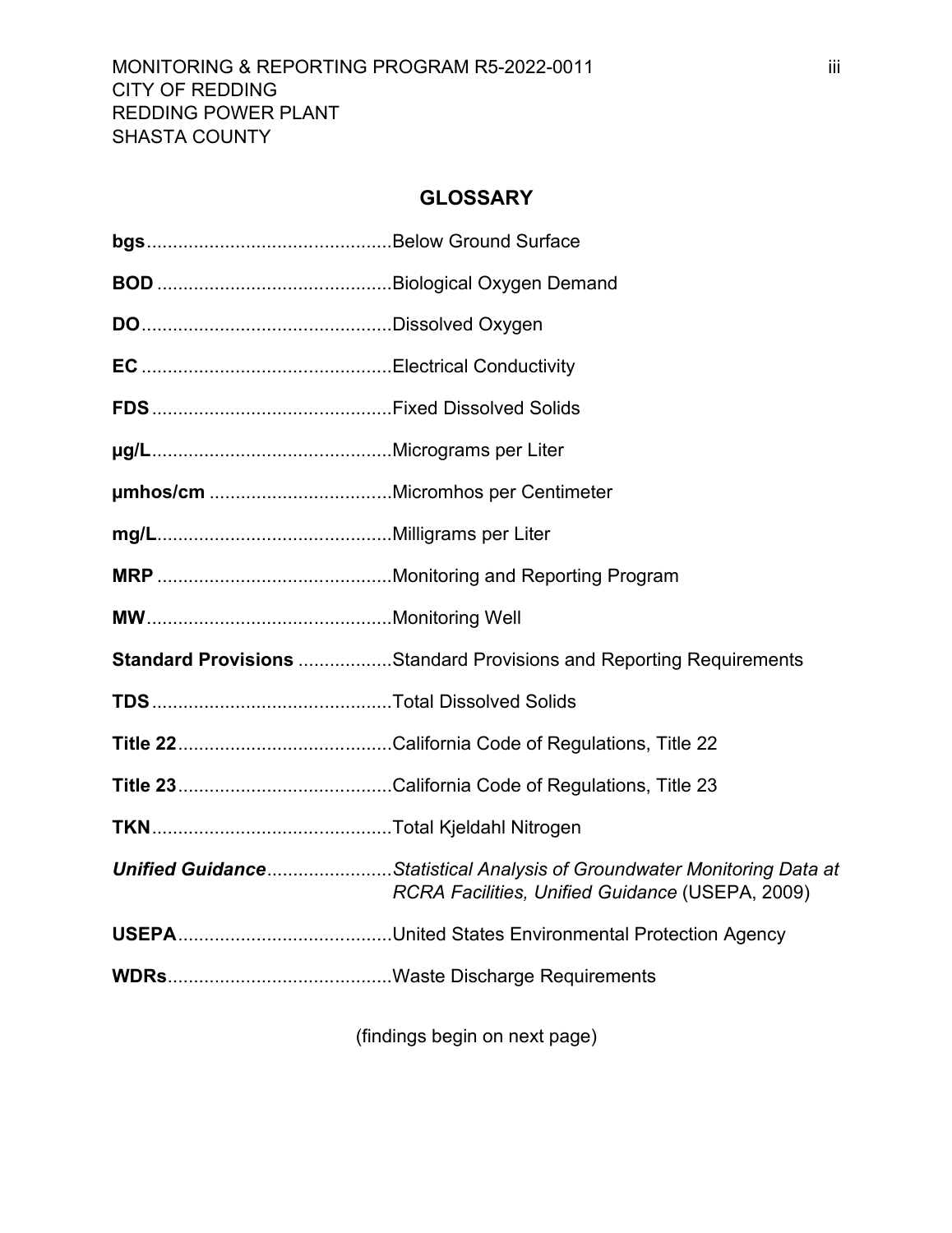### **PREFACE**

<span id="page-5-0"></span>Separately issued pursuant to Water Code section 13267, subdivision (b)(1), this Order establishes a Monitoring and Reporting Program (MRP) for waste discharges regulated under Waste Discharge Requirements Order R5-2022-0011 (WDRs Order). Each of the Findings set forth in the WDRs Order, including those pertaining to the need for submission of reports, are hereby incorporated as part of this Order.

This Order is issued pursuant to Water Code section 13267. The Discharger shall not implement any changes to the MRP herein unless a revised MRP is issued by the Executive Officer or Central Valley Water Board.

#### **REQUIREMENTS**

<span id="page-5-1"></span>**IT IS HEREBY ORDERED**, pursuant to Water Code section 13267, that the Discharger shall comply with the following Monitoring and Reporting Program (MRP).

#### <span id="page-5-3"></span><span id="page-5-2"></span>**A. General Monitoring Requirements**

#### **1. Flow Monitoring**

Hydraulic flow rates shall be measured at the monitoring points specified in this MRP. Central Valley Water Board staff shall approve any proposed changes to flow monitoring locations prior to implementation of the change. All flow monitoring systems shall be appropriate for the conveyance system (i.e., open channel flow or pressure pipeline) and liquid type. Unless otherwise specified, each flow meter shall be equipped with a flow totalizer to allow reporting of cumulative volume as well as instantaneous flow rate. Flow meters shall be calibrated at the frequency recommended by the manufacturer; typically, at least once per year and records of calibration shall be maintained for review upon request.

#### <span id="page-5-4"></span>**2. Monitoring and Sampling Locations**

Samples shall be obtained at the monitoring points specified in this MRP. Central Valley Water Board staff shall approve any proposed changes to sampling locations prior to implementation of the change. The Discharger shall monitor the following locations to demonstrate compliance with the requirements of this Order: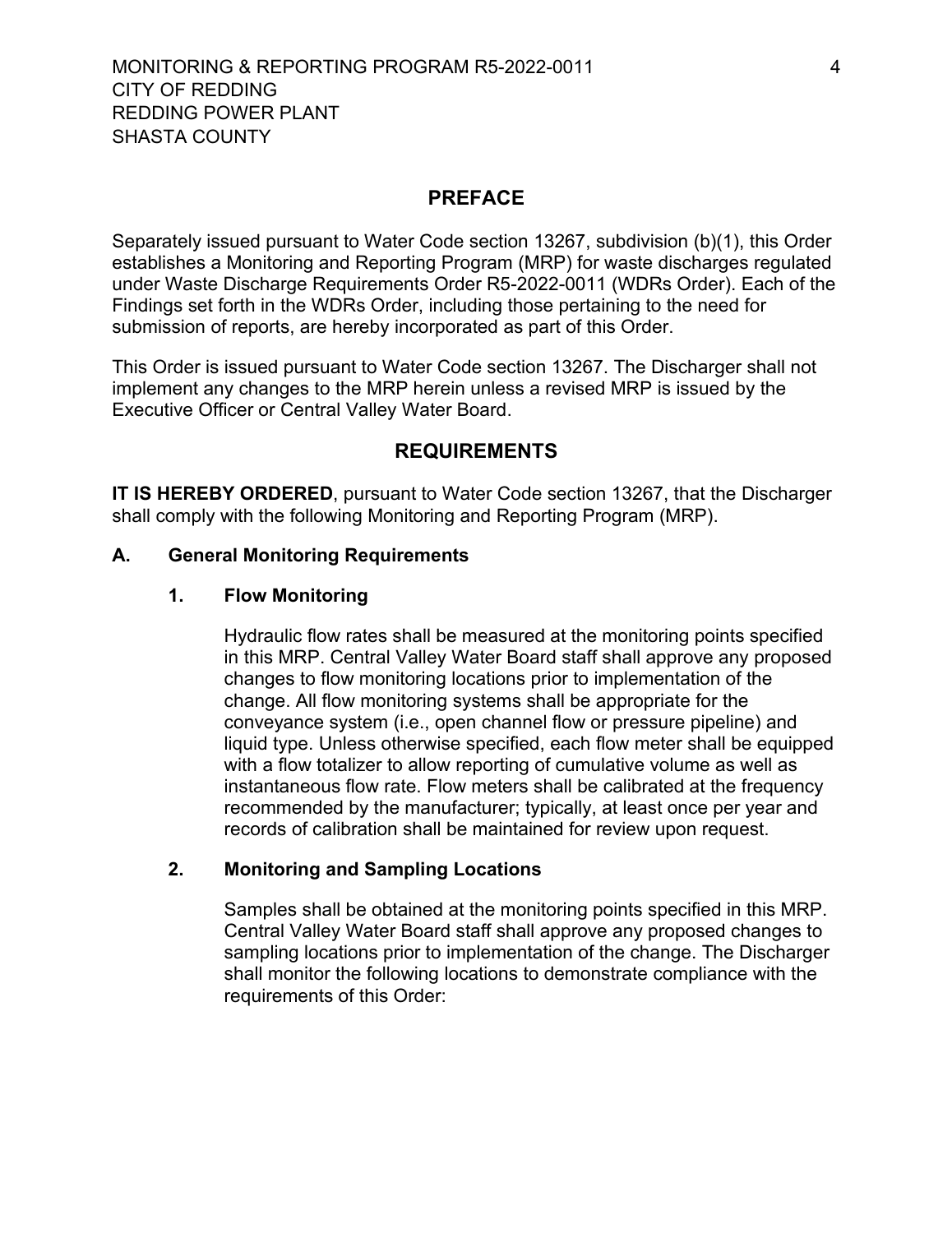<span id="page-6-1"></span>

| Location                  | <b>Description</b>                                                        |
|---------------------------|---------------------------------------------------------------------------|
| <b>INF</b>                | Influent Flow Meter                                                       |
| <b>POND</b>               | Where representative sample of percolation pond water can be.<br>obtained |
| $OB-1$<br>$OB-2$<br>OB-3A | Groundwater monitoring sample locations                                   |

### **Table 1—Monitoring and Sampling Locations**

#### <span id="page-6-0"></span>**3. Sampling and Sample Analysis**

All samples shall be representative of the volume and nature of the discharge or matrix of material sampled. Except as specified otherwise in this MRP, grab samples will be considered representative of water, wastewater, soil, solids/sludges and groundwater.

The time, date, and location of each sample shall be recorded on the sample chain of custody form. All analyses shall be performed in accordance with the *Standard Provisions and Reporting Requirements for Waste Discharge Requirements*, dated 1 March 1991 (Standard Provisions).

Field test instruments (such as those used to measure pH, electrical conductivity, dissolved oxygen, wind speed, and precipitation) may be used provided that:

- The operator is trained in proper use and maintenance of the instruments;
- The instruments are field calibrated at the frequency recommended by the manufacturer;
- · The instruments are serviced and/or calibrated by the manufacturer at the recommended frequency; and
- · Field calibration reports are submitted as described in the "Reporting" section of this MRP.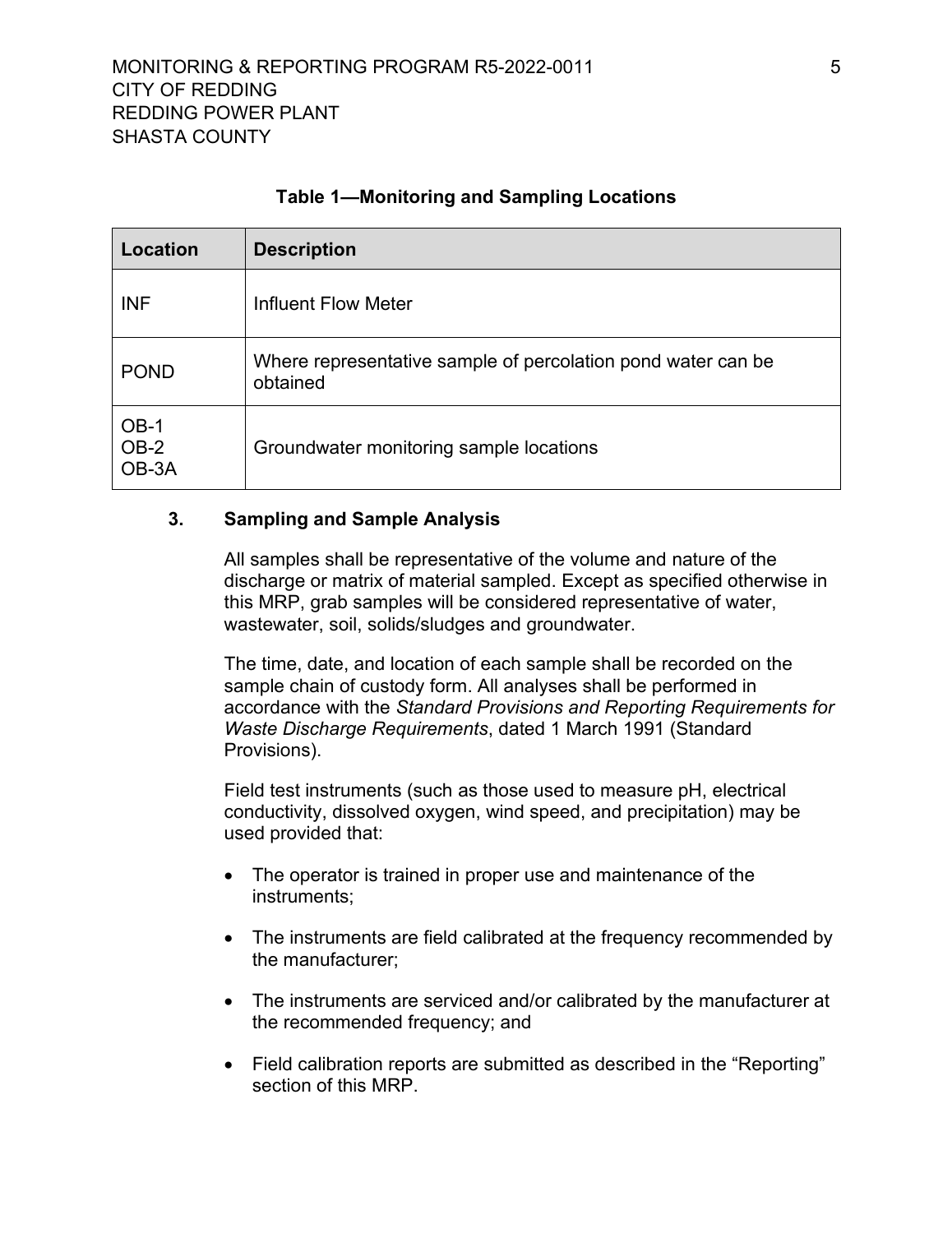Laboratory analytical procedures shall comply with the methods and holding times specified in the following (as applicable to the medium to be analyzed):

- · *Methods for Organic Chemical Analysis of Municipal and Industrial Wastewater* (USEPA);
- · *Test Methods for Evaluating Solid Waste* (USEPA);
- · *Methods for Chemical Analysis of Water and Wastes* (USEPA);
- · *Methods for Determination of Inorganic Substances in Environmental Samples* (USEPA);
- · *Standard Methods for the Examination of Water and Wastewater*  (APHA/AWWA/WEF); and
- · *Soil, Plant and Water Reference Methods for the Western Region*  (WREP 125).

Approved editions shall be those that are approved for use by the USEPA or the State Water Resources Control Board's (State Water Board) Environmental Laboratory Accreditation Program (ELAP). The Discharger may propose alternative methods for approval. Where technically feasible, laboratory reporting limits shall be lower than the applicable water quality objectives for the constituents to be analyzed.

If monitoring consistently shows no significant variation in a constituent concentration or parameter after at least 12 months of monitoring, the Discharger may request this MRP be revised to reduce monitoring frequency. The proposal must include adequate technical justification for reduction in monitoring frequency.

#### <span id="page-7-1"></span><span id="page-7-0"></span>**B. Specific Monitoring Requirements**

#### **1. Influent Monitoring**

Influent flow rates shall be monitored upstream of the percolation pond. At a minimum, influent shall be monitored as specified below: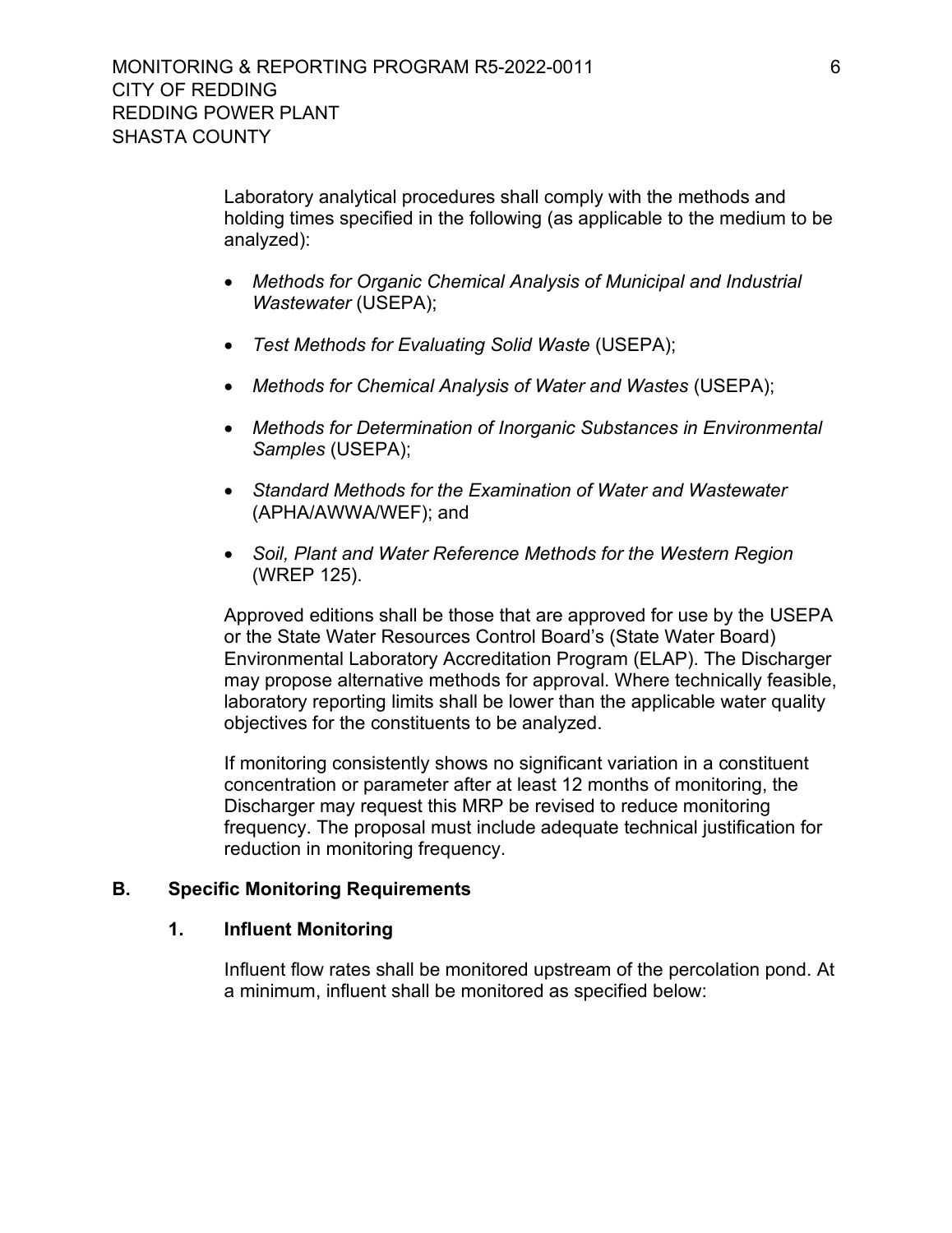## **Table 2—Influent Monitoring Requirements**

<span id="page-8-2"></span>

| <b>Constituent</b> | Units           | <b>Sample Type</b> | <b>Monitoring</b><br><b>Frequency</b> | Reporting<br><b>Frequency</b> |
|--------------------|-----------------|--------------------|---------------------------------------|-------------------------------|
| Flow               | gallons per day | Meter              | Continuous                            | Quarterly                     |

### <span id="page-8-0"></span>**2. Pond Monitoring**

Percolation pond samples shall be collected in the pond opposite pond intake. At a minimum, the percolation pond shall be monitored as specified below:

<span id="page-8-3"></span>

| <b>Constituent</b>               | <b>Units</b> | <b>Sample Type</b> | <b>Monitoring</b><br><b>Frequency</b> | <b>Reporting</b><br><b>Frequency</b> |
|----------------------------------|--------------|--------------------|---------------------------------------|--------------------------------------|
| Freeboard                        | $0.1$ feet   | Measurement        | Monthly                               | Quarterly                            |
| <b>Berm Condition</b>            |              | Observation        | Monthly                               | Quarterly                            |
| рH                               | Std. Units   | Grab               | Monthly                               | Quarterly                            |
| <b>Total Dissolved Solids</b>    | mg/L         | Grab               | Monthly                               | Quarterly                            |
| <b>Electrical Conductivity</b>   | umhos/cm     | Grab               | Monthly                               | Quarterly                            |
| Chloride                         | mg/L         | Grab               | Quarterly                             | Quarterly                            |
| Sulfate                          | mg/L         | Grab               | Quarterly                             | Quarterly                            |
| Molybdenum                       | $\mu$ g/L    | Grab               | Quarterly                             | Quarterly                            |
| <b>Standard Minerals</b>         | $\mu$ g/L    | Grab               | Annually                              | Annually                             |
| <b>Title 22 Dissolved Metals</b> | $\mu$ g/L    | Grab               | Annually                              | Annually                             |

### **Table 3—Pond Monitoring Requirements**

## <span id="page-8-1"></span>**3. Groundwater Monitoring**

The Discharger shall maintain the groundwater monitoring well network. If a groundwater monitoring well is dry for more than four consecutive sampling events or is damaged, the Discharger shall submit a work plan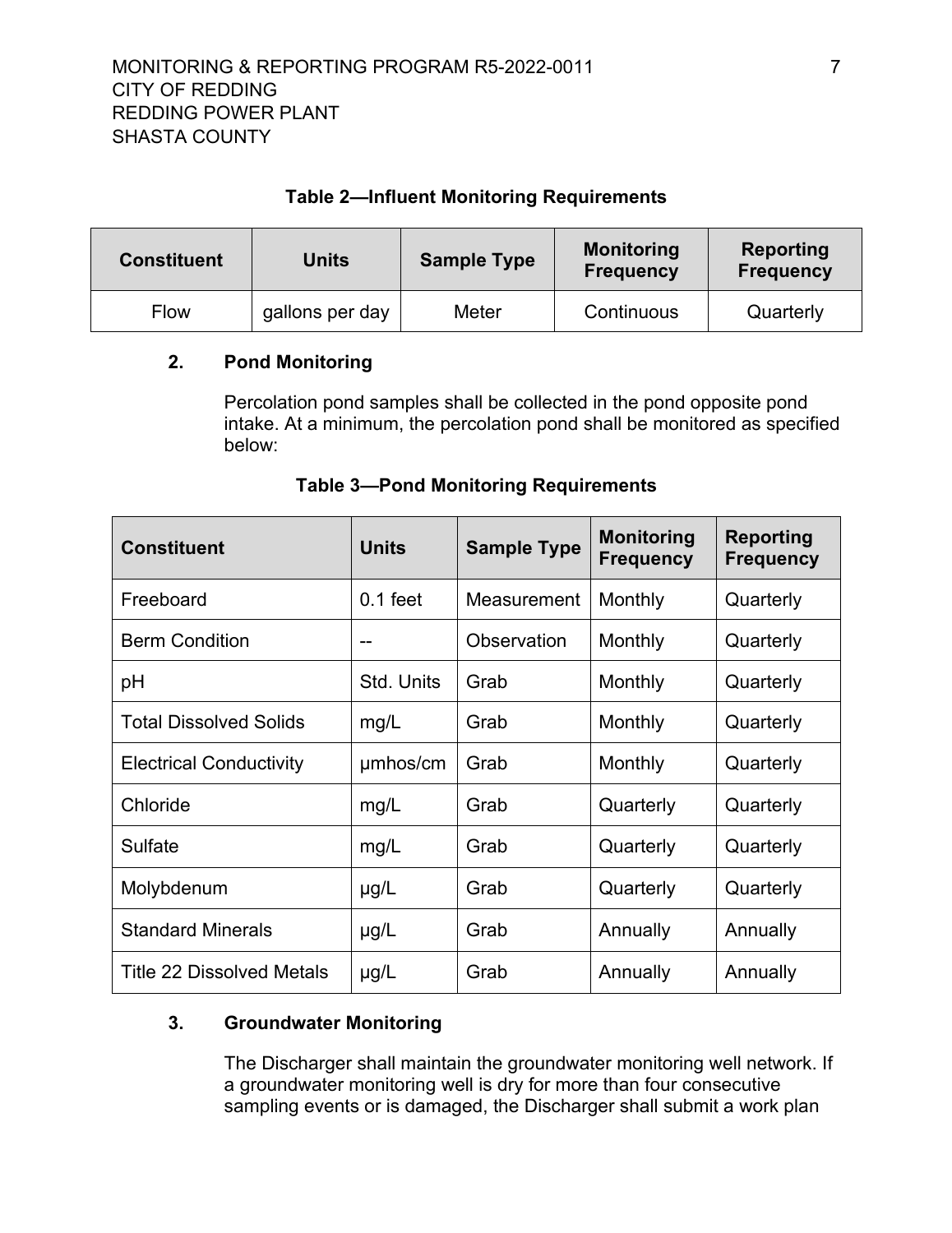and proposed time schedule to replace the well. The well shall be replaced following approval of the work plan.

Prior to construction of any groundwater monitoring wells, the Discharger shall submit plans and specifications for approval. Once installed, all new wells shall be added to the groundwater monitoring network.

Prior to purging or sampling, the groundwater depth shall be measured in each well to the nearest 0.01 feet. Groundwater elevations shall then be calculated to determine groundwater gradient and flow direction.

Low or no-purge sampling methods are acceptable, if described in an approved Sampling and Analysis Plan. Otherwise, each monitoring well shall be purged of at least 3 to 5 casing volumes until pH, electrical conductivity and turbidity have stabilized prior to sampling. Groundwater monitoring for all monitoring wells shall include, at a minimum, the following:

<span id="page-9-0"></span>

| <b>Constituent</b>             | <b>Units</b> | <b>Sample Type</b> | <b>Monitoring</b><br><b>Frequency</b> | <b>Reporting</b><br><b>Frequency</b> |
|--------------------------------|--------------|--------------------|---------------------------------------|--------------------------------------|
| Depth to Groundwater           | $0.01$ feet  | Measurement        | Quarterly                             | Quarterly                            |
| <b>Groundwater Elevation</b>   | $0.01$ feet  | Calculation        | Quarterly                             | Quarterly                            |
| Gradient                       | feet/feet    | Calculation        | Quarterly                             | Quarterly                            |
| <b>Gradient Direction</b>      | degrees      | Calculation        | Quarterly                             | Quarterly                            |
| рH                             | Std. Units   | Grab               | Quarterly                             | Quarterly                            |
| <b>Total Dissolved Solids</b>  | mg/L         | Grab               | Quarterly                             | Quarterly                            |
| <b>Electrical Conductivity</b> | umhos/cm     | Grab               | Quarterly                             | Quarterly                            |
| Chloride                       | mg/L         | Grab               | Quarterly                             | Quarterly                            |
| Sulfate                        | mg/L         | Grab               | Quarterly                             | Quarterly                            |
| Molybdenum                     | $\mu$ g/L    | Grab               | Quarterly                             | Quarterly                            |
| <b>Standard Minerals</b>       | $\mu$ g/L    | Grab               | Annually                              | Annually                             |

#### **Table 4—Groundwater Monitoring Requirements**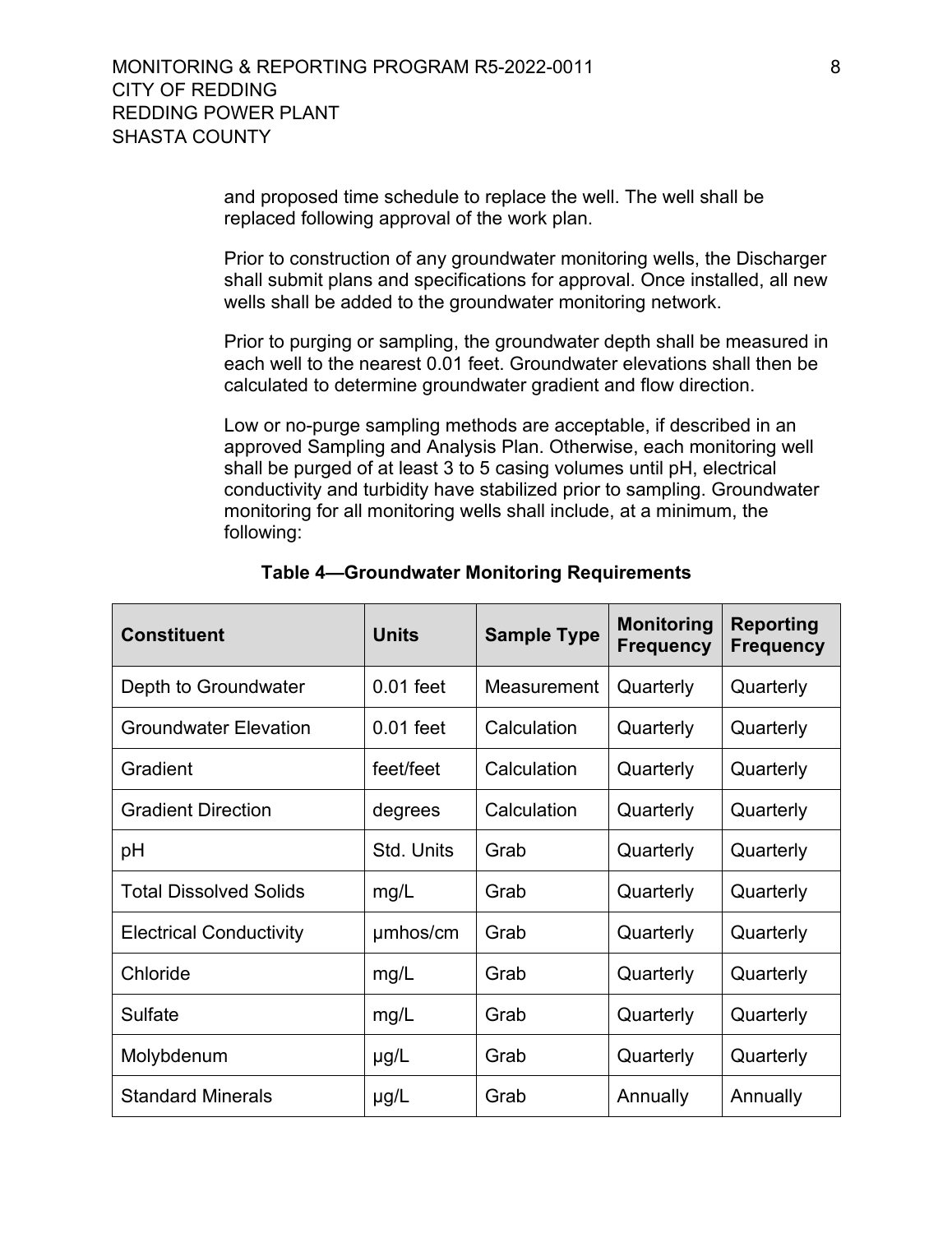### MONITORING & REPORTING PROGRAM R5-2022-0011 PHONORING & REPORTING PROGRAM R5-2022-0011 CITY OF REDDING REDDING POWER PLANT SHASTA COUNTY

| <b>Constituent</b>               | <b>Units</b> | <b>Sample Type</b> | Monitoring   Reporting<br><b>Frequency Frequency</b> |          |
|----------------------------------|--------------|--------------------|------------------------------------------------------|----------|
| <b>Title 22 Dissolved Metals</b> | $\mu$ g/L    | Grab               | Annually                                             | Annually |

#### <span id="page-10-0"></span>**4. Residual Solids Monitoring**

The Discharger shall monitor the residual solids generated and disposed of on a monthly basis. The following shall be monitored and reported:

- a. Volume of Solids Generated. Solids include grit and screenings generated during cooling tower cleaning.
- b. Volume Disposed of off-site. Describe the disposal method (e.g. animal feed, land application, off-site composting, landfill, etc.); the amount disposed (tons); and the name of the hauling company.

#### <span id="page-10-2"></span><span id="page-10-1"></span>**C. Reporting Requirements**

#### **1. General Reporting Provisions**

All monitoring reports should be converted to a searchable Portable Document Format (PDF) and submitted electronically. Documents that are less than 50MB should be emailed to: [centralvalleyredding@waterboards.ca.gov.](mailto:centralvalleyredding@waterboards.ca.gov)

Documents that are 50 MB or larger should be transferred to a CD, DVD, or flash drive and mailed to the following address:

Central Valley Regional Water Quality Control Board ECM Mailroom 364 Knollcrest Drive, Suite 205 Redding, California 96002

To ensure that your submittal is routed to the appropriate staff person, the following information should be included in the body of the email or transmittal sheet:

Redding Power Plant Shasta County Place ID: 252171

**A transmittal letter shall accompany each monitoring report.** The letter shall include a discussion of all violations of the WDRs and this MRP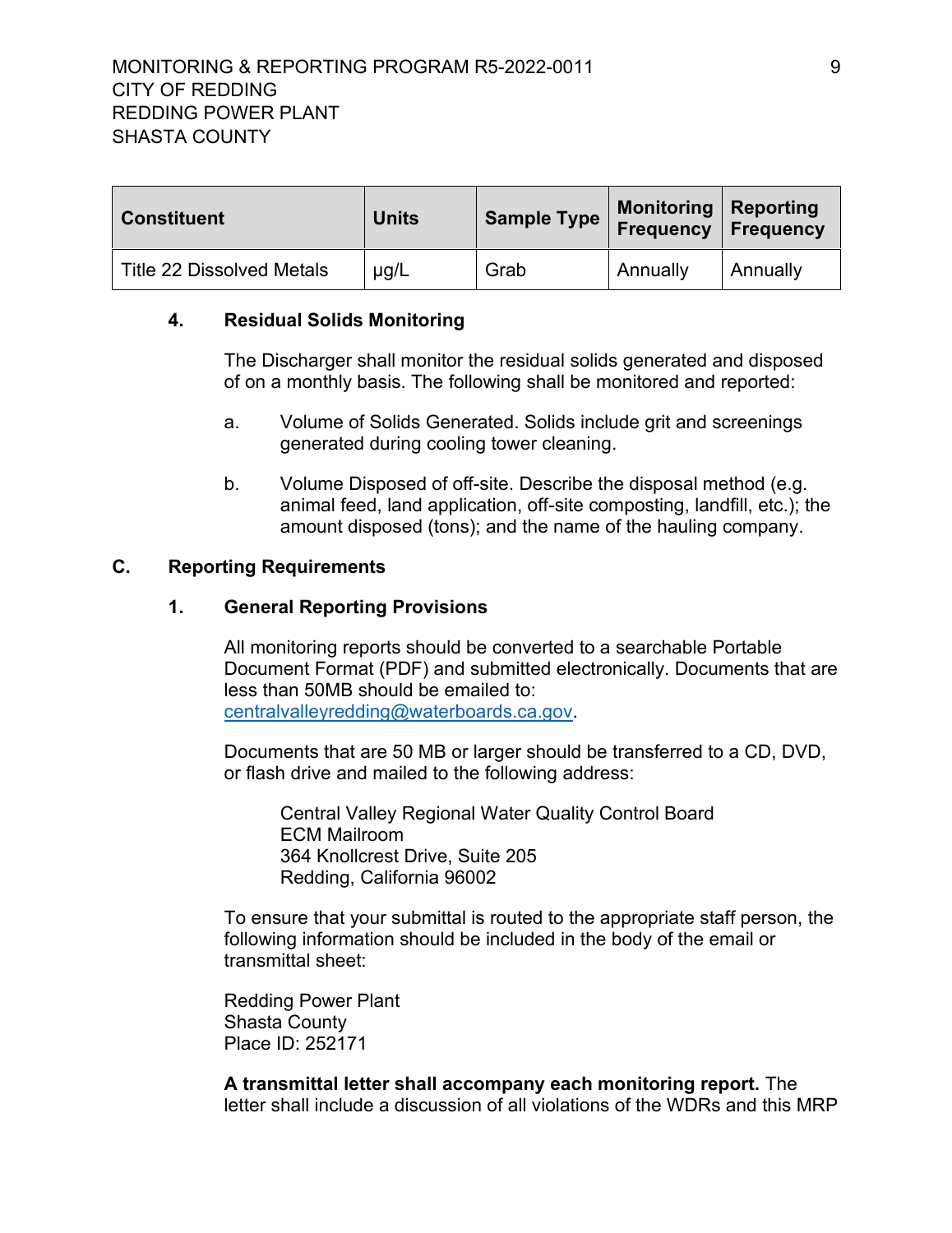during the reporting period and actions taken or planned for correcting each violation. If the Discharger has previously submitted a report describing corrective actions taken and/or a time schedule for implementing the corrective actions, reference to the previous correspondence will be satisfactory. Pursuant to Section B.3 of the Standard Provisions and General Reporting Requirements (Standard Provisions), the transmittal letter shall contain a statement by the Discharger or the Discharger's authorized agent certifying under penalty of perjury that the report is true, accurate and complete to the best of the signer's knowledge.

In reporting monitoring data, the Discharger shall arrange the data in tabular form so that the date, sample type (e.g., effluent, pond, etc.), and reported analytical result for each sample are readily discernible. The data shall be summarized in such a manner to clearly illustrate compliance with waste discharge requirements and spatial or temporal trends, as applicable. The results of any monitoring done more frequently than required at the locations specified in the Monitoring and Reporting Program shall be reported in the next scheduled monitoring report.

Laboratory analysis reports do not need to be included in the monitoring reports; however, all laboratory reports must be retained for a minimum of three years in accordance with Standard Provision C.3. For a Discharger conducting any of its own analyses, reports must also be signed and certified by the chief of the laboratory.

In addition to the requirements of Standard Provision C.3, monitoring information shall include the method detection limit (MDL) and the Reporting limit (RL) or practical quantitation limit (PQL). If the regulatory limit for a given constituent is less than the RL (or PQL), then any analytical results for that constituent that are below the RL (or PQL) but above the MDL shall be reported and flagged as estimated.

All monitoring reports that involve planning, investigation, evaluation or design, or other work requiring interpretation and proper application of engineering or geologic sciences, shall be prepared by or under the direction of persons registered to practice in California pursuant to Business and Professions Code sections 6735, 7835, and 7835.1.

#### <span id="page-11-0"></span>**2. Quarterly Monitoring Reports**

Quarterly monitoring reports shall be submitted by the 1st day of the 2nd month after the end of the quarter (i.e. the January-March quarterly report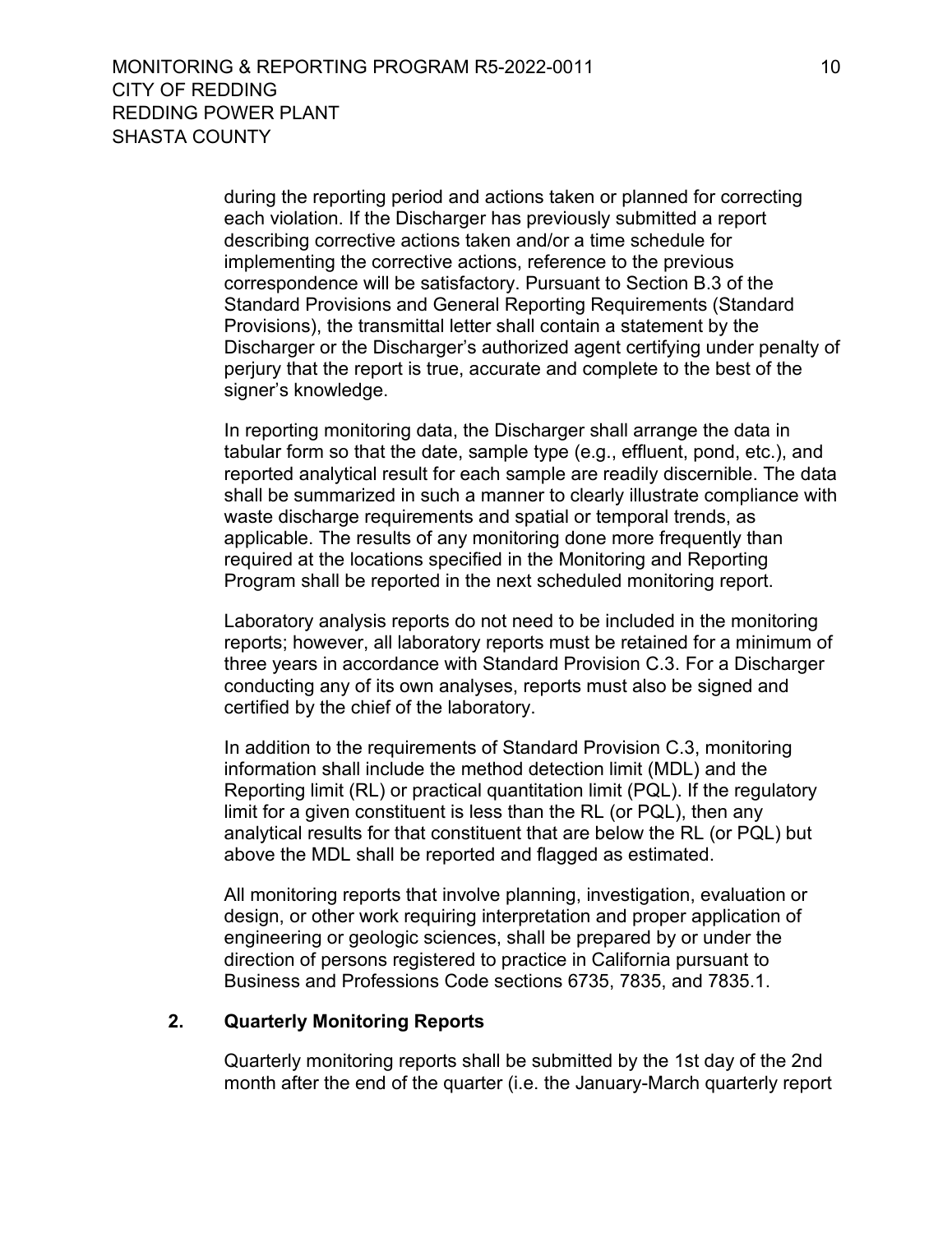is due by May 1st). Each Quarterly Monitoring Report shall include the following:

- a. Results of Influent Monitoring, including calculated values for total flow and average daily flow for each month, and total annual flow to date
- b. Results of Effluent Monitoring
- c. Results of Pond Monitoring
- d. Results of Groundwater Monitoring including:
	- i. A narrative description of all preparatory, monitoring, sampling, and sample handling for groundwater monitoring.
	- ii. A field log for each well documenting depth to groundwater; method of purging; parameters measured before, during, and after purging; sample preparation (e.g., filtering); and sample preservation.
	- iii. Calculation of the groundwater elevation at each monitoring well, and determination of groundwater flow direction and gradient on the date of measurement.
	- iv. Summary data tables of historical and current water table elevations and analytical results.
	- v. A scaled map showing relevant structures and features of the facility, the locations of monitoring wells, surface waters, and groundwater elevation contours referenced to an appropriate datum (e.g., NGVD).
- e. Results of Residual Solids Monitoring if disposal occurred during the quarter.
- f. A copy of inspection log page(s) documenting inspections completed during the quarter.
- g. A copy of calibration log page(s) verifying calibration of all handheld monitoring instruments performed during the quarter.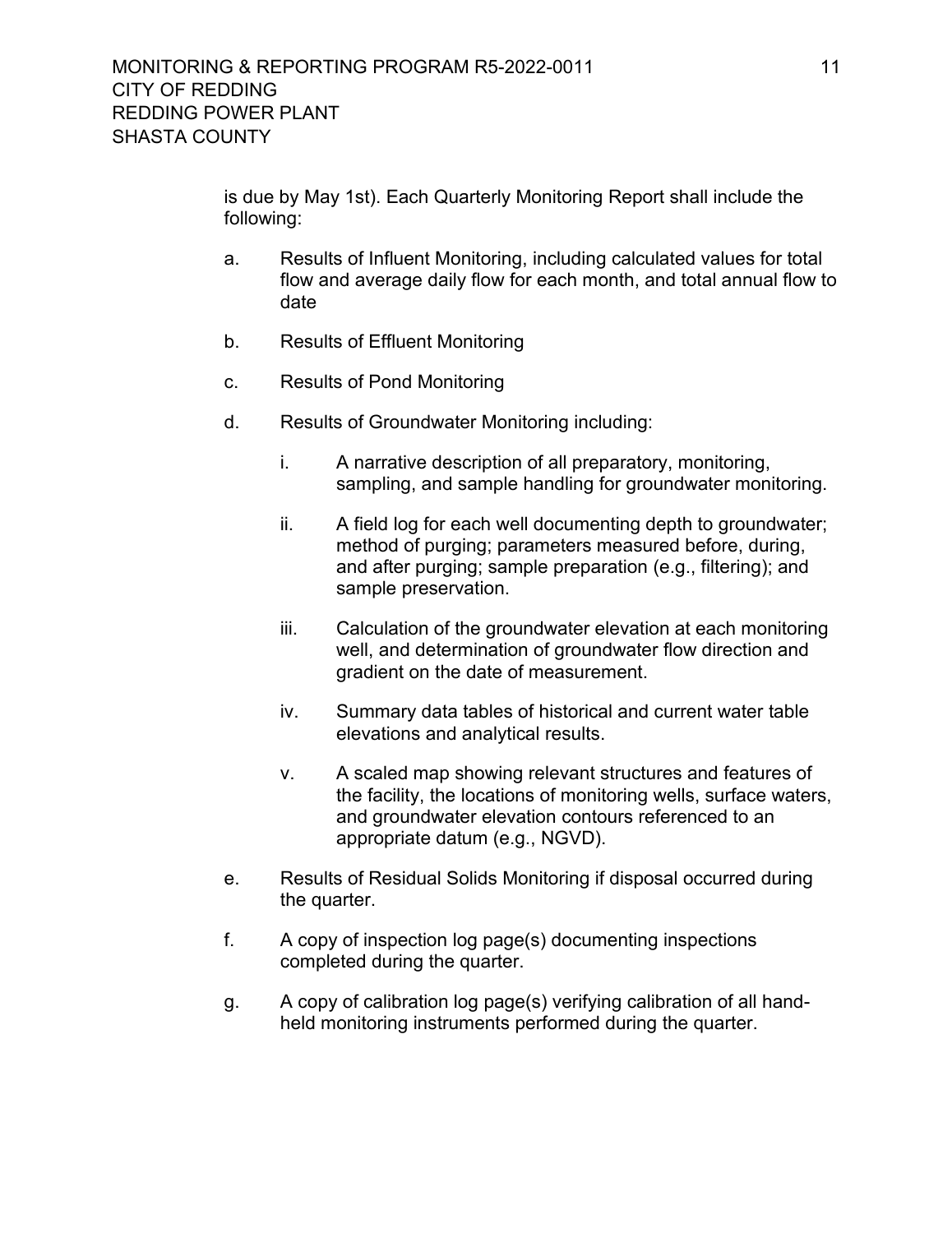### <span id="page-13-0"></span>**3. Annual Reporting (4th Qtr. Reports)**

The Quarterly Monitoring Report for the 4th Quarter of each year shall serve as an annual report (though it need not be separately titled as such), and shall include the following.

- a. Total annual influent flow, average monthly flows for each month of the year, and the average dry weather flow compared to the flow limitations of the WDRs.
- b. Concentration v. time graphs for each monitored constituent using all historic groundwater monitoring data. Each graph shall show the background groundwater concentration range and the Groundwater Limitation as horizontal lines at the applicable concentration.
- c. An evaluation of the groundwater quality beneath the site and determination of compliance with WDRs based on statistical analysis for each constituent monitored for each compliance well (OB-2 and OB-3A). Include all calculations and data input/analysis tables derived from use of statistical software, as applicable.
- d. An evaluation of the performance of the percolation pond, including discussion of capacity issues, infiltration and inflow rates, nuisance conditions, and a forecast of the flows anticipated in the next year, as described in Standard Provision E.4
- e. A discussion of compliance and the corrective actions taken, as well as any planned or proposed actions needed to bring the discharge into full compliance with the waste discharge requirements.
- f. Monitoring equipment maintenance and calibration records, as described in Standard Provision C.4.
- g. A discussion of any data gaps and potential deficiencies or redundancies in the monitoring system or reporting program.